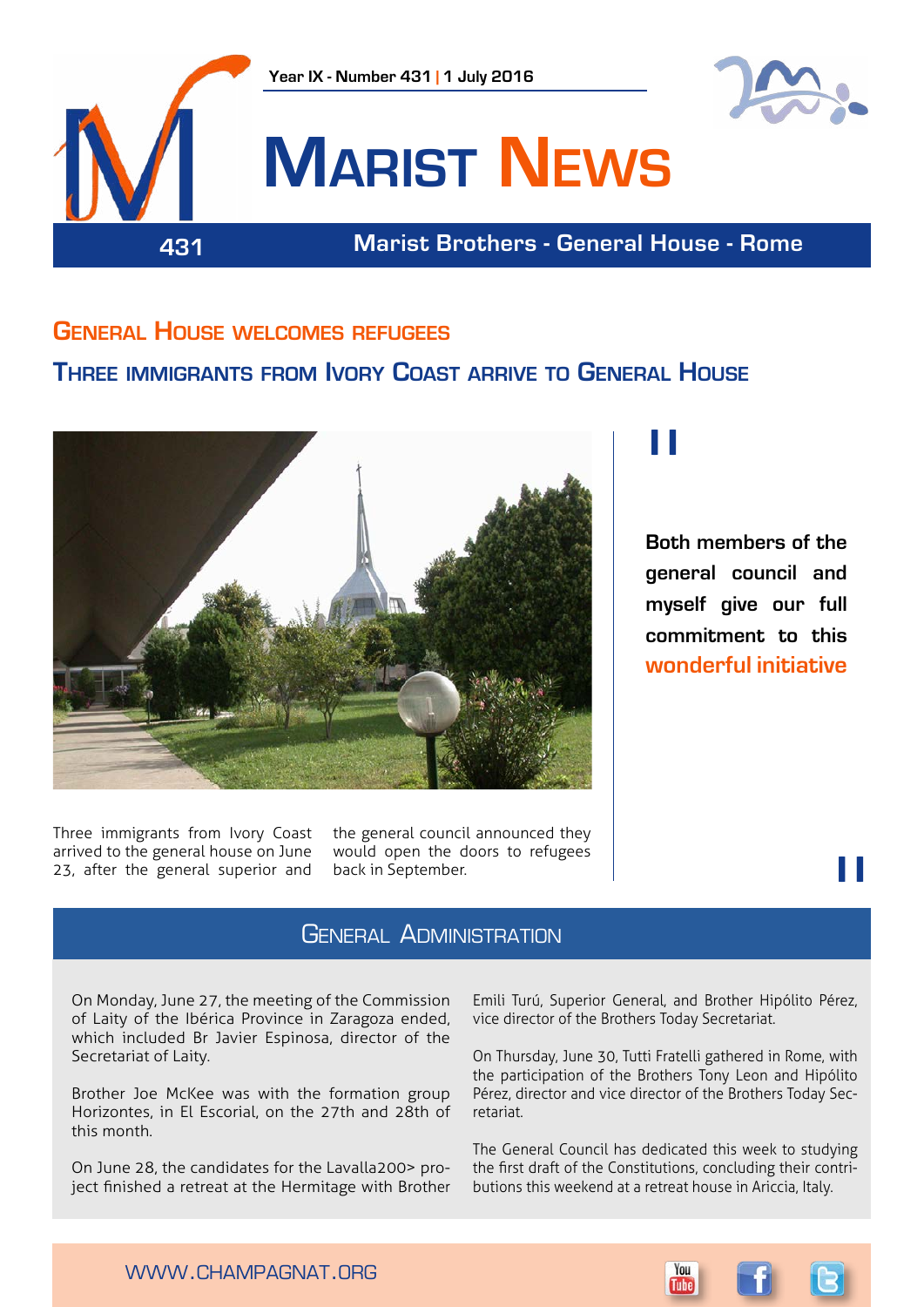### Marist News 431

Hamed, 35, Moussa, 19, and Adama, 24, will stay at the general house for six months as part of an integration programme in collaboration with Caritas.

During this time, they will learn the Italian language and culture and obtain their two-year renewable Italian residency permit.

After the six months, Caritas will then offer them another location as part of the second phase of their integration into the Italian society.

 The Brothers believe this experience of welcoming people who are in precarious situations and welcoming a very different culture will enrich the community.

The Ivoirians, who are living in a small apartment on the ground floor, will be able to eat breakfast and dinner alongside the Brothers of the general house when they finish Ramadan.

Caritas, on the other hand, is offering them the Italian lessons, lunch, metro and bus tickets and €2.50 each day.

"Both members of the general council and myself give our full commitment to this wonderful initiative, offering the general house immediately to welcome a family," superior general Brother Emili Turú had stated in an appeal issued on Sept. 8 for Brothers Provincial of Europe to do the same.

The initiative is a response to the Pope's appeal to the Church in Europe to take in migrant families during his Angelus prayer on September 6.

## **Chronicle of the fifth week of formation of the LaValla 200> project (June 6 - 12)**



I think that the memory of 18 April 1999, the date in which Pope John Paul II proclaimed Marcellin Champagnat a saint, is still alive in the eyes, the mind, but especially in the hearts of many Marists.

In scarves, bags and shirts... everywhere one could read: "a heart without borders."

To recover this spirit, 17 years later and in a small lost town in Toscana, a group of Lavalla200> celebrated the feast of Saint Marcellin on June 6: 23 hearts without borders and anxious to give their life to something beautiful and new.

The feast and the feasts (we celebrated the birthday of Miguel Ángel on June 5, of John Lavnge on June 7 and Veronica's on June 11) stressed the unity that reigns among the five fraternities and in the whole group.

They contributed to endure the week's weather a bit better, characterized by rain and lightning, characterized by rain and lightning, and that did not invite one to sing "O Sole Mio".

José Cristo Rey (a Claretian), Brother Joe McKee (Vicar General) and Jose María Pérez Soba (known as 'Chema' among friends) accompanied us this week.

José Cristo Rey reminded us that the times in which we live requires that we each insert ourselves in the context in which we live, respectfully and without pretensions of being the carriers or messengers of truth.

Each has his own place, all rowing in the same direction, synchronizing movements to achieve the desired goal. A synergy for the Kingdom.

Brother Joe McKee came to visit us on Wednesday, June 8. His visit aimed at keeping a dialogue with each of us and answering the inevitable questions that naturally arise before an uncertain future.

He could not meet with everyone and promised to return another day of the following week. Before returning to the general house to continue with the plenary session of the Council, he answered the questions that we posed him.

We are aware that not everything is clear and well defined in this new adventure. The words of Pope Francis came to our minds:

Newness always makes us a bit fearful, because we feel more secure if we have everything under control, if we are the ones who build, programme and plan our lives in accordance with our own ideas, our own comfort, our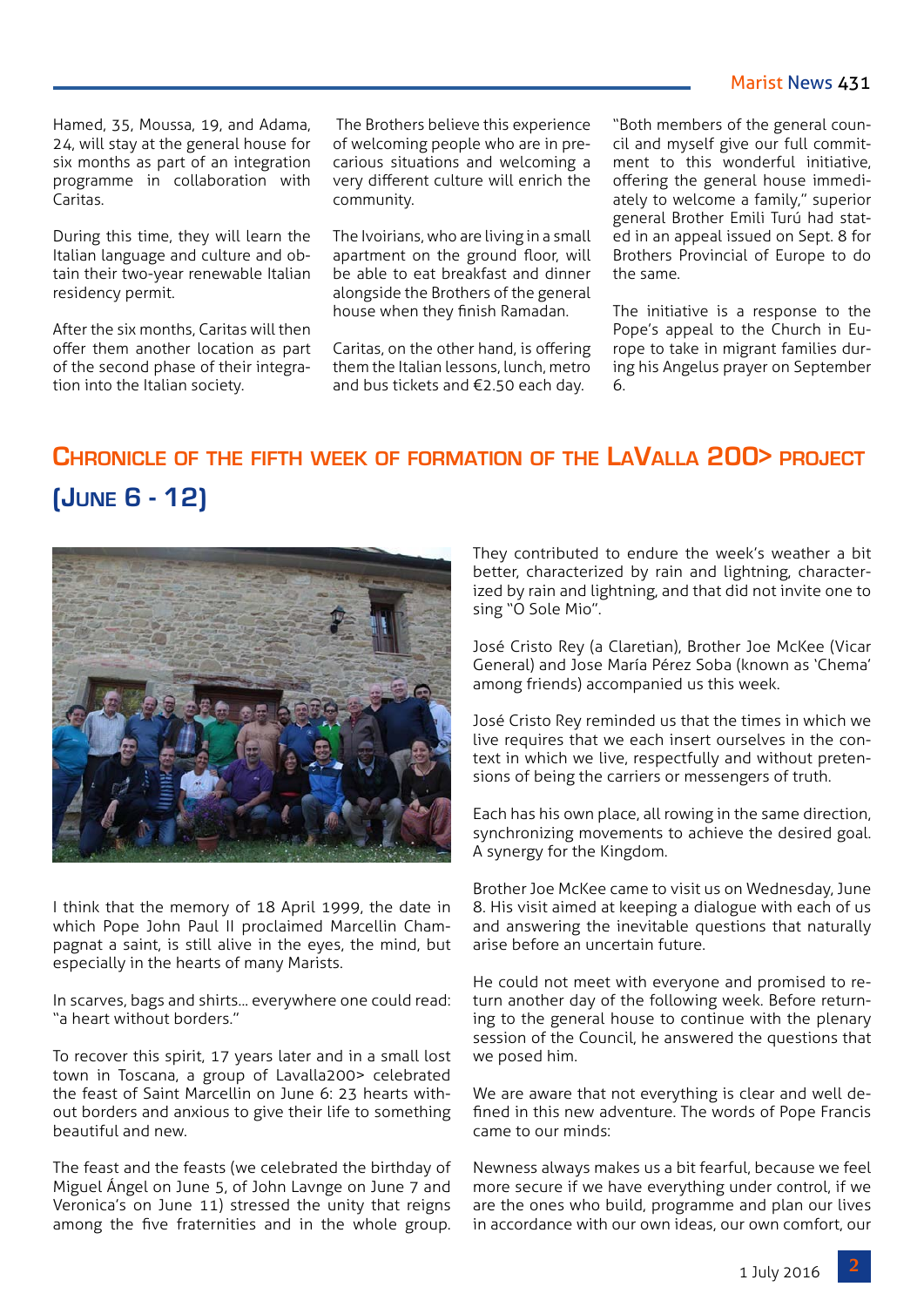### News in Brief

### **Compostela's volunteers**

Several volunteer groups of the Compostela province have already left for their volunteer experience that have been organised through work camps of the NGO SED. In total, 106 people will take part in this experience throughout the summer in 15 countries: Paraguay, Guatemala, Peru, El Salvador, Honduras, Bolivia, Chile, Romania, India, Zambia, Ivory Coast, Ghana, Tanzania, Mozambique and Kenya.



#### **Congress of education**

From 11 to 14 October 2016, the Marist Union of Brazil - UMBRASIL held the Fifth International Congress of Marist Education in the Pernambuco Convention Center, in Olinda. Under the theme "Quality education: senses, experiences and horizons," the meeting will include the participation of Marist educators and leaders. It also included systems and networks of public and individual education, entities related to education, guests, partners and university students.

#### **Virtual choir**

The Province of Australia is leading an effort to create a special video for the 200th Anniversary and is looking for Brothers and other Marists from around the world to join in the singing of the Salve Regina. If you would are interested in participating, the deadline is July 1. For more information about this unique project, contact Br Michael Herry at michael. herry@marists.org.au.



#### **Marist Alumni Meeting**

The Marist meeting of 2016 took place on June 25 in the House of Animation of the Chile sector. It was a moment of fraternal sharing, which allowed dialogue, reflection and the analysing of various issues in the sector, with a view to the Bicentennial of the Marist Institute in 2017.

#### own preferences.

This is also the case when it comes to God. Often we follow him, we accept him, but only up to a certain point. It is hard to abandon ourselves to him with complete trust, allowing the Holy Spirit to be the soul and guide of our lives in our every decision. We fear that God may force us to strike out on new paths and leave behind our all too narrow, closed and selfish horizons in order to become open to his own.

Yet throughout the history of salvation, whenever God reveals himself, he brings newness - God always brings newness -, and demands our complete trust: Noah, mocked by all, builds an ark and is saved; Abram leaves his land with only a promise in hand; Moses stands up to the might of Pharaoh and leads his people to freedom; the apostles, huddled fearfully in the Upper Room, go forth with courage to proclaim the Gospel. This is not a question of novelty for novelty's sake, the search for something new to relieve our boredom, as is so often the case in our own day.

The newness which God brings into our life is something that actually brings fulfilment, that gives true joy, true serenity, because God loves us and desires only our good.

Let us ask ourselves today: Are we open to "God's surprises"? Or are we closed and fearful before the newness of the Holy Spirit? Do we have the courage to strike out along the new paths which God's newness sets before us, or do we resist, barricaded in transient structures which have lost their capacity for openness to what is new?

The meeting with Chema made us understand that we are a culture and that every cultural change affects our identity.

Speaking of our future communities, he helped us understand the importance of dialogue. However, not a dialogue based on a set of assimilated and implemented techniques.

Dialogue is a form of life, he told us. In addition to those important ideas for the future of our communities, Chema transmitted his enthusiasm and joy of being a Marist and to be able live this grace with his family and with other fraternities.

We had Saturday and Sunday off to enjoy a well-deserved rest.

Some took the opportunity to visit a typical place of Italy (Pisa, Assisi, La Verna ...), others preferred to stay home and walk through the woods that surround Camaldoli before facing the last stage preceding the departure to the Hermitage.

\_\_\_\_\_\_\_\_\_\_\_\_\_\_\_\_\_\_ Brother Onorino Rota, San Martino a Monte, 13 June 2016.

## **Chronicle of the sixth and seventh weeks of the LaValla 200> project (June 13 - 25)**

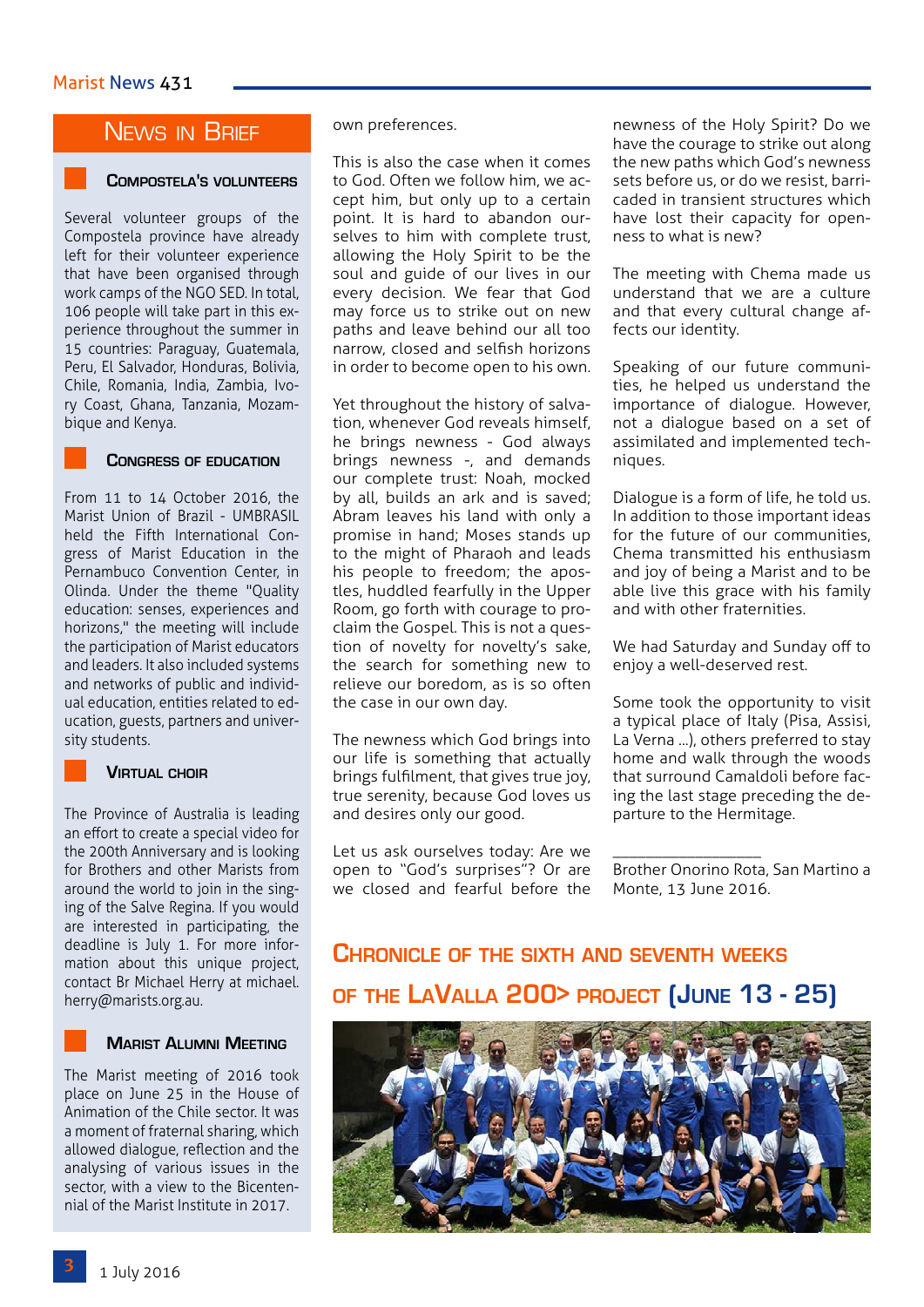## MARIST WORLD



Samoa: Marist Brothers Primary School Mulivai



Syria: Summer activities in Aleppo - Skill School



Spain: Br Alberto Vizcaya makes his first profession in Huelva



Mexico: Pilgrimage of Marist Laity to El Tepeyac



France: The groups of the Horizons programme, together in Hermitage



Bangladesh: Br Eugenio Sanz Uwavutse with youth in Giasnagar

From June 13 – 19, here at San Martino a Monte, we had the pleasure of sharing some days with Sister Cristina, a religious of the Assumption, who helped us to understand that we are in a moment of initiation as a LaValla200> community.

We deepened our experience of discernment individually and in groups, preparing our hearts for this new beginning.

We talked about the importance of dedicating time to re-read and embrace our lives, to be aware, to stop and deepen the adventure of a life of faith.

To give time to reflect on the meaning of life, to celebrate and live every moment, and in this dynamic to cultivate silence, the silence that recreates because it lets the Spirit act.

Following Sister Cristina, Brother Angel Medina and Brother Jeff Crowe led us in a process to reflect on our experience during thee months of formation.

Through different expressions (photos, stories, songs, pictures, paintings, music, etc.) we shared our personal synthesis about this time of formation and discernment.

This opportunity provided a space for an open heart

sharing, which was received with the same warmth and tenderness for each participant.

On the weekend (June 18), we had a community outing to Frasassi, where the wonder of nature, through the majesty of caves with rock formations of millions of years, reminded us of the greatness of the presence of God in the universe.

We also spent a few hours in the town of Gubbio, where the history of Saint Francis of Assisi and the wolf is remembered.

On Sunday (June 19), we enjoyed the dynamic and creative presentation of the Arco Norte region, which helped us to understand more deeply the socio-cultural and Marist reality amoung the countries that represent the region in this program (Venezuela, Mexico, USA, Canada).

In our last days (June 20 – 23) here at San Martino a Monte, we have shared with Brother Chris Wills concrete and key elements of this new beginning as LaValla200> communities.

We reviewed the Regional statutes of the new communities, the memorandum of understanding and "Our Call".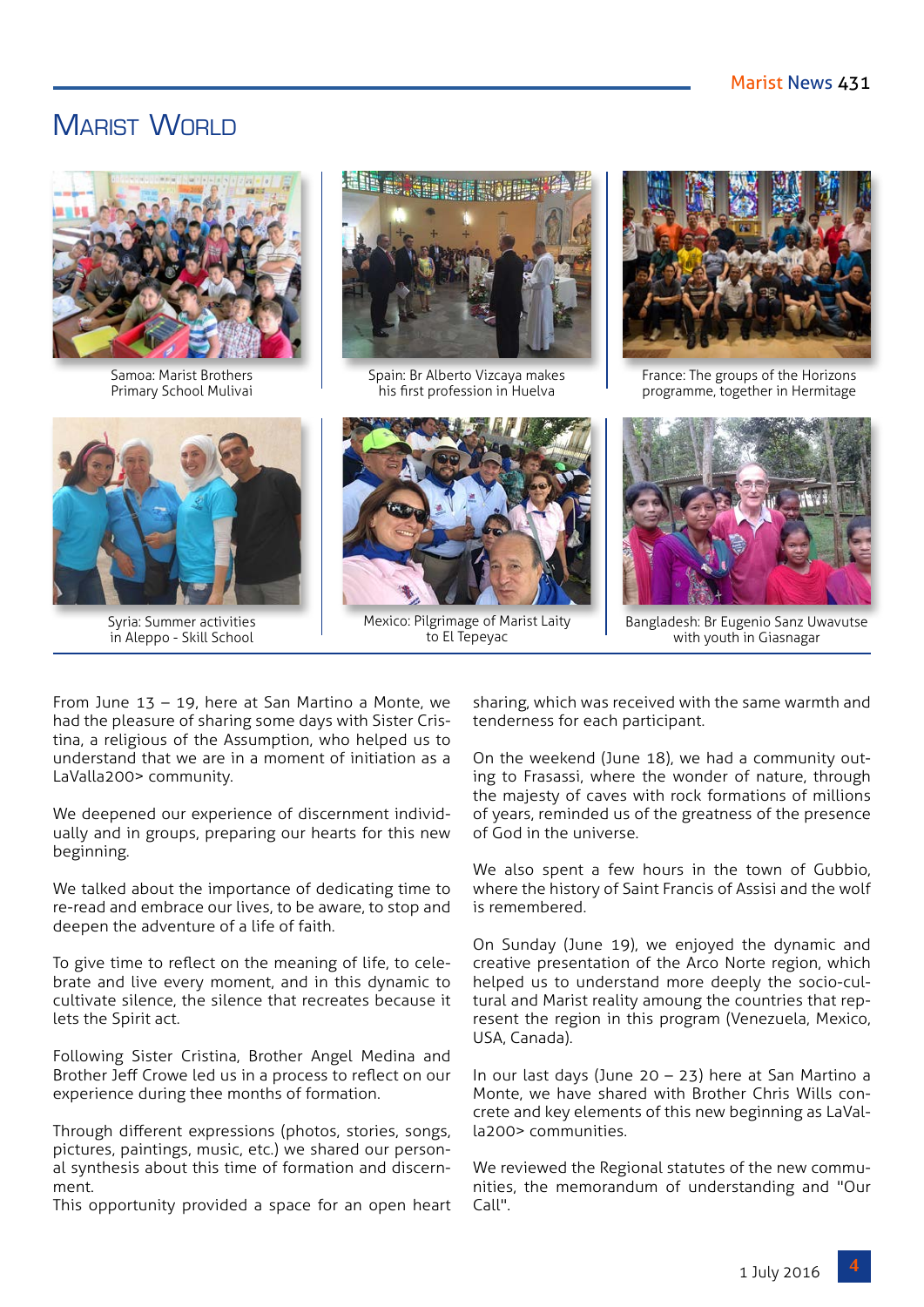# "

**The wonder of nature, through the majesty of caves with rock formations of millions of years, reminded us of the greatness of the presence of God in the universe.**

The reflection of these elements lets us see the new language that this experience and others of the Institute have given to our Marist family, as well as new ways to understand and relate to each other.

Finally, the symbol that highlighted this new consciousness of fraternal love and service was the gift of the apron and shirt that we received.

Thank you for your prayers as we continue our journey!

Laura Alejandra Miño Pérez

\_\_\_\_\_\_\_\_\_\_\_\_\_\_\_\_\_\_

## **Session of the International Commission of Marist Spiritual Patrimony**

"



The International Marist Commission of Spiritual Patrimony held its annual gathering with the participation of its nine members in Rome from June  $13 - 17$ .

The sessions began with each member presenting the work done since last year's gathering which included publications, the animation of sessions, retreats, rereading of the Institute's history and Marist Notebooks number 34.

The main novelty of this session was the work meeting of the Commission of Patrimony on June 14 in the afternoon held with the Brothers Today Secretariat, which concluded its annual gathering.

The meeting aimed at raising awareness of the expectations of both teams in order to achieve closer cooperation, particularly in the initial

### América Central



Br Antonio Cavazos (master of novices), Br Louis Oscar, Br Frantzley (delegate of the Superior General), Fr Dimitry, Br Mayliko and Br Dimmy.

#### **First profession of three brothers**

Brothers Dimmy, Mayliko and Louis Oscar made their consecration to God on 12 June in Haiti, deciding in this way to respond to the call of Jesus of being with Him and being sent to build the Kingdom of Love among children and youth, who needs so much brothers and evangelizers to show them the love and the tenderness of Jesus. The priest that precided this celebration was Father Dimitry, former Marist student and graduate from the school of Latibolière. The theme that the three newly professed brothers chose was inspired from the XXI General Chapter: "With Mary, let us go in haste to a new Haiti."

The Marist mission, which our newly professed Haitian brothers have ahead of themselves, is very beautiful, actual and urgent. A dream that begins to come true and for which they put in all their hearts in order to go and build it day by day, just like the 12 young priests, founders of the Society of Mary. They consecrated themselves to Mary in the shrine of Fourvière on 23 July 1816 in order to place their whole person available for making the Society of Mary a reality and the project they embraced of building a Church with a Marian, serviceable, maternal and fraternal face. The mission of Haiti belongs to the México Occidental Province.